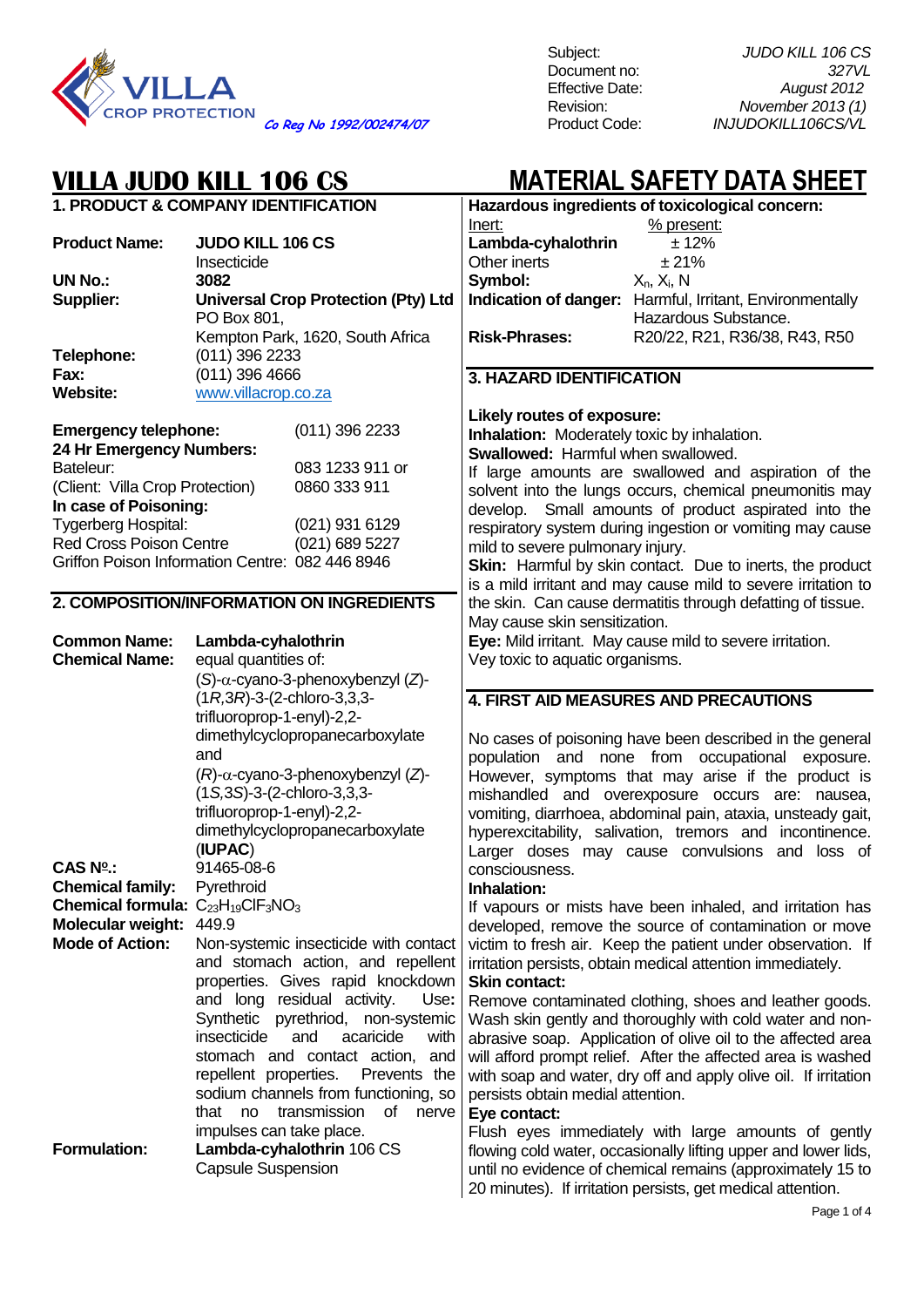

Subject: *JUDO KILL 106 CS* Document no: *327VL*

| Ingestion:                                                                                                               | <b>Occupational spill:</b>                                                                                     |
|--------------------------------------------------------------------------------------------------------------------------|----------------------------------------------------------------------------------------------------------------|
| Do not induce vomiting. Do not give anything by mouth.                                                                   | Remove all sources of flames and sparks. For small liquid                                                      |
| If the person is alert, rinse mouth thoroughly with water.                                                               | spills, soak up with lime, damp earth or sand, or other non-                                                   |
| Obtain medical attention immediately. If spontaneous                                                                     | combustible absorbent material and place into containers                                                       |
| vomiting occurs, have victim lean forward with head down                                                                 | for later disposal. For large liquid spills, contain the liquid                                                |
| to avoid breathing in of vomitus.                                                                                        | for later disposal. In situations where product comes in                                                       |
| <b>Advice on treatment:</b>                                                                                              | contact with water, contain contaminated water for later                                                       |
| There is no specific antidote available.                                                                                 | disposal. Do not flush spilled material into drains. Keep                                                      |
| This product contains materials that may cause severe                                                                    | spectators away.                                                                                               |
| pneumonitis if aspirated. In cases of ingestion, consider                                                                |                                                                                                                |
| gastric lavage however prevent aspiration.<br>Observe<br>patient for respiratory difficulty from aspiration pneumonitis. | 7. HANDLING AND STORAGE REQUIREMENTS                                                                           |
| Treat symptomatically and supportively.                                                                                  |                                                                                                                |
|                                                                                                                          | Handling:                                                                                                      |
|                                                                                                                          | Moderately toxic by inhalation. Harmful if swallowed.                                                          |
| <b>5. FIRE FIGHTING MEASURES</b>                                                                                         | Harmful by skin or eye contact. Avoid contact with eyes                                                        |
|                                                                                                                          | and skin, and inhalation of spray and vapour. Use with                                                         |
| Fire and explosion hazard:<br>$>90^{\circ}$ C.                                                                           | adequate ventilation. Wash hands before eating, drinking,                                                      |
| Flash point:<br>This material is not flammable. Not combustible.                                                         | chewing gum, smoking, or using the toilet. Operators<br>should change and wash clothing daily. Remove clothing |
| <b>Extinguishing agents:</b>                                                                                             | immediately if the insecticide gets inside. Then wash skin                                                     |
| Extinguish fires with carbon dioxide, dry powder, or                                                                     | thoroughly using a non-abrasive soap and put on clean                                                          |
| alcohol-resistant foam. Water spray can be used for                                                                      | clothing. Do not apply directly to areas where surface                                                         |
| cooling of unaffected stock, but avoid water coming in                                                                   | water is present, or to intertidal areas below the mean high                                                   |
| contact with the product. Use as little water as possible.                                                               | water mark. Water used to clean equipment must be                                                              |
| Use spray or fog. Solid stream may cause spreading.                                                                      | disposed of correctly to avoid contamination.                                                                  |
| Contain water used for fire fighting for later disposal.                                                                 | Storage:                                                                                                       |
| Fire fighting:                                                                                                           | Keep under lock and key and out of reach of unauthorised                                                       |
| Remove spectators from surrounding area.<br>Remove                                                                       | persons, children and animals. Store in its original labelled                                                  |
| container from fire area if possible. Contain fire control                                                               | container in isolated, dry, cool and well-ventilated area.                                                     |
| agents for later disposal.<br>Use a recommended                                                                          | Not to be stored next to foodstuffs and water supplies.                                                        |
| extinguishing agent for the type of surrounding fire. Avoid                                                              | Local regulations should be complied with.                                                                     |
| inhaling hazardous vapours and fumes from burning                                                                        |                                                                                                                |
| materials. Keep upwind.                                                                                                  | 8. EXPOSURE CONTROL / PERSONAL PROTECTION                                                                      |
| Personal protective equipment:                                                                                           |                                                                                                                |
| Fire may produce irritating or poisonous vapours, and may                                                                | It is essential to provide adequate ventilation.<br>The                                                        |
| include hydrocarbons, ammonia, organic and acid halids,                                                                  | measures appropriate for a particular work site depend on                                                      |
| oxides of carbon, nitrogen and sulphur mists or other                                                                    | how this material is used and on the extent of exposure.                                                       |
| products of combustion. Fire fighters and others that may                                                                | Ensure that control systems are properly designed and                                                          |
| be exposed should wear full protective clothing and self-                                                                | maintained.<br>Comply<br>with<br>occupational<br>safety,                                                       |
| contained breathing apparatus.                                                                                           | environmental, fire, and other applicable regulations.                                                         |
|                                                                                                                          | PERSONAL PROTECTIVE EQUIPMENT:                                                                                 |
| 6. ACCIDENTAL RELEASE MEASURES (SPILLAGE)                                                                                | If engineering controls and work practices are not effective                                                   |
|                                                                                                                          | in controlling exposure to this material, then wear suitable                                                   |
| <b>Personal precautions:</b>                                                                                             | protective<br>equipment including<br>personal<br>approved                                                      |
| Avoid contact with skin and eyes. Do not breathe in spray                                                                | respiratory protection.                                                                                        |
| or fumes. For personal protection see Section 8.                                                                         | <b>Respirator:</b> An approved respirator suitable for protection                                              |
| <b>Environmental precautions:</b>                                                                                        | from mists of pesticides is adequate. Limitations of                                                           |
| Do not allow entering drains or watercourses. Spillage or                                                                | respirator use specified by the approved agency and the                                                        |
| uncontrolled discharges into water courses (or public                                                                    | manufacturer must be observed.                                                                                 |
| waters) to be reported immediately to the Police and to the                                                              | <b>Clothing:</b>                                                                                               |
| Department of Water/Environmental Affairs.<br>Product is                                                                 | Employee must wear appropriate protective (impervious)                                                         |
| considered a Marine Pollutant.                                                                                           | clothing and equipment to prevent repeated or prolonged                                                        |
|                                                                                                                          | skin contact with this substance.                                                                              |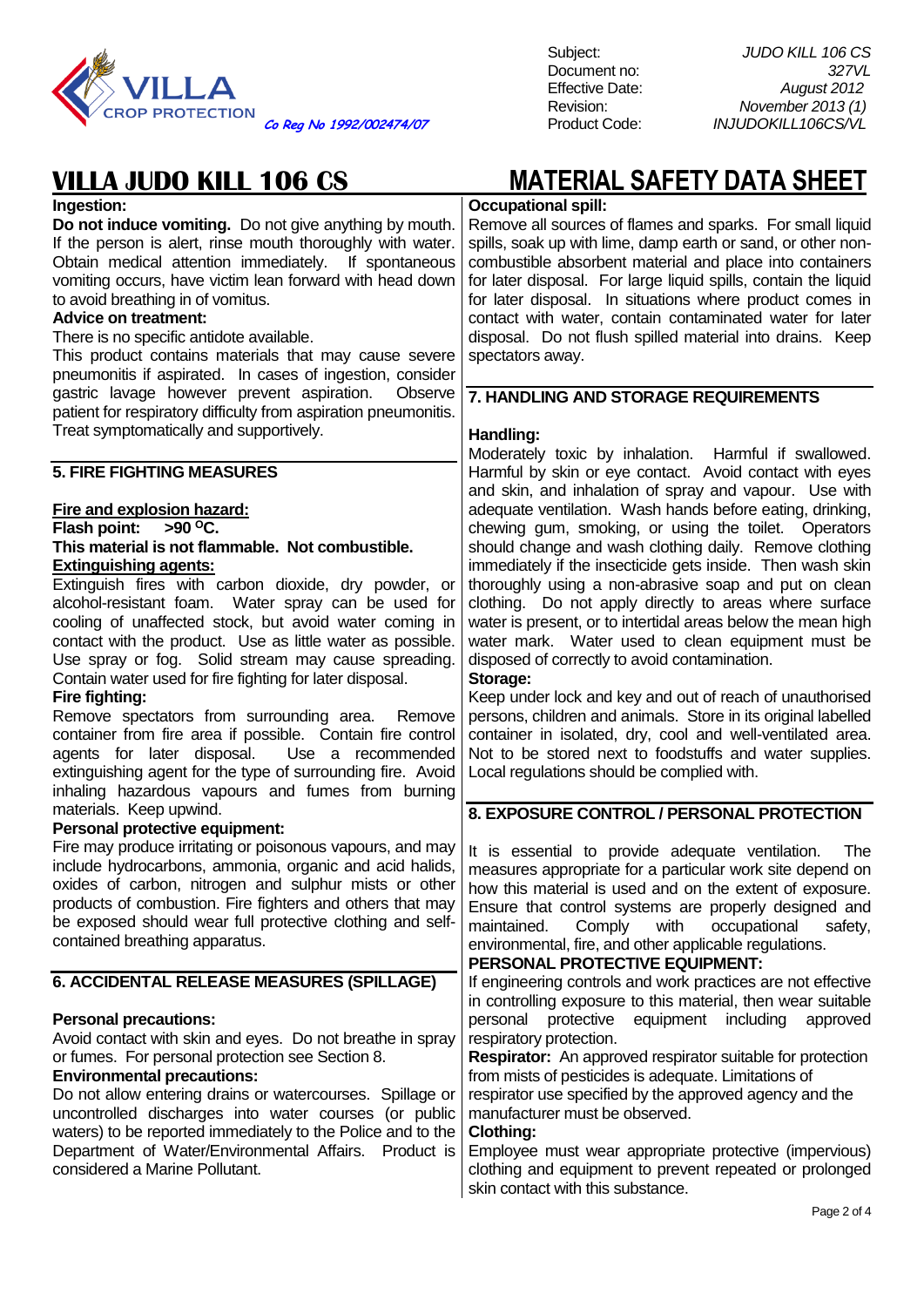

| Gloves: Employee must wear appropriate synthetic<br>protective gloves to prevent contact with this substance.<br>Eye protection:<br>The use of safety goggles is recommended.<br><b>Emergency eyewash:</b> Where there is any possibility that<br>an employee's eyes may be exposed to this substance,                        | <b>Carcinogenicity:</b> The evidence<br>regarding<br>the<br>carcinogenicity of Lambda-cyhalothrin is inconclusive,<br>but suggests that it is probably not carcinogenic.<br>ADI:<br>0.0005 mg/kg b.w. [2000]                                                                                                                                                                                                                                    |  |
|-------------------------------------------------------------------------------------------------------------------------------------------------------------------------------------------------------------------------------------------------------------------------------------------------------------------------------|-------------------------------------------------------------------------------------------------------------------------------------------------------------------------------------------------------------------------------------------------------------------------------------------------------------------------------------------------------------------------------------------------------------------------------------------------|--|
| the employer should provide an eye wash fountain or                                                                                                                                                                                                                                                                           | <b>12. ECOLOGICAL INFORMATION</b>                                                                                                                                                                                                                                                                                                                                                                                                               |  |
| appropriate alternative within the immediate work area for<br>emergency use.                                                                                                                                                                                                                                                  |                                                                                                                                                                                                                                                                                                                                                                                                                                                 |  |
| 9. PHYSICAL AND CHEMICAL PROPERTIES                                                                                                                                                                                                                                                                                           | Degradability:<br>Animals: In rats, following oral administration, rapidly                                                                                                                                                                                                                                                                                                                                                                      |  |
|                                                                                                                                                                                                                                                                                                                               | eliminated in urine and faeces. The ester group is                                                                                                                                                                                                                                                                                                                                                                                              |  |
| Appearance: Liquid<br><b>Colour:</b> Off-white to Pale yellow<br><b>Odour:</b> Slightly odour / typical aromatic solvent<br>Flammability: Non flammable<br>Flash point: $>90^{\circ}$ C<br>$pH: 4.5 - 9.0$ (1% w/w dilution in deionized water).<br>Specific gravity: $1.01$ g/m $\ell \, \textcircled{2}$ 20 <sup>o</sup> C. | hydrolysed, both moieties forming polar conjugates.<br>Plants: For details of metabolism of Lambda-cyhalothrin<br>in cotton and soya bean leaves.<br>Rapidly degraded in soil; $DT_{50}$ for microbial<br>Soil:<br>degradation 23-82 d, for field soil 6-40 d. Strongly<br>adsorbed to soil and sediment organic matter, Koc 330<br>000. Negligible potential for leaching of Lambda-<br>cyhalothrin and its degradation products through soil. |  |
|                                                                                                                                                                                                                                                                                                                               | Water: Rapid dissipation from water in aquatic systems.                                                                                                                                                                                                                                                                                                                                                                                         |  |
| <b>10. STABILITY AND REACTIVITY</b>                                                                                                                                                                                                                                                                                           | $DT_{50}$ for dissipation from surface waters in lab. water-                                                                                                                                                                                                                                                                                                                                                                                    |  |
| Stability: Chemically and thermally stable. Stable under<br>normal storage conditions. Considered stable for a period<br>of 2 years under recommended warehouse and light<br>conditions<br>Hazardous decomposition products: Combustion or<br>thermal decomposition will evolve toxic and irritant vapour.                    | sediment systems 5-11 h; in a microcosm, $DT_{50}$ <3 h.<br>Rapid and extensive degradation of parent compound in<br>aquatic systems; $DT_{50}$ for degradation in lab. water-<br>sediment systems 7–15 d; in a microcosm, $DT_{50}$ <3 h,<br>$DT_{90}$ < 3 d.<br><b>ECOTOXICOLOGY:</b><br><b>Birds: Non-toxic</b>                                                                                                                              |  |
| Hazardous Polymerization: Will not occur                                                                                                                                                                                                                                                                                      | Oral $LD_{50}$ :<br>> 3950 mg/kg<br>Mallard ducks:<br>> 5300 mg/kg diet<br>$LC_{50}$ (diet):<br>Quail:                                                                                                                                                                                                                                                                                                                                          |  |
| <b>11. TOXICOLOGICAL INFORMATION</b>                                                                                                                                                                                                                                                                                          | No evidence of accumulation in eggs or tissue of birds.<br>Fish: Highly toxic.                                                                                                                                                                                                                                                                                                                                                                  |  |
| <b>Acute oral LD</b> <sub>50:</sub> Formulation calculated: $>$ 5000 mg/kg                                                                                                                                                                                                                                                    | $LC_{50}$ (96 hours):<br>0.36 $\mu$ g/ $\ell$<br>Rainbow trout:                                                                                                                                                                                                                                                                                                                                                                                 |  |
| <b>Acute dermal LD</b> <sub>50</sub> : Formulation calculated: $>$ 2000 mg/kg<br>Inhalation: 4.62 mg/ $\ell$ . Formulation is unlikely to cause                                                                                                                                                                               | Bluegill sunfish:<br>0.21 $\mu$ g/ $\ell$<br>Daphnia:                                                                                                                                                                                                                                                                                                                                                                                           |  |
| harmful effects when handled and used as directed on the<br>label.                                                                                                                                                                                                                                                            | $EC_{50}$ (48 hours):<br>0.36 $\mu$ g/ $\ell$<br>Daphnia magna:<br>Bees: Highly toxic.                                                                                                                                                                                                                                                                                                                                                          |  |
| Acute skin irritation: Slightly irritant. May cause mild to                                                                                                                                                                                                                                                                   | $LD_{50}$ (oral):<br>38 ng/bee                                                                                                                                                                                                                                                                                                                                                                                                                  |  |
| severe irritation.<br><b>Acute eye irritation:</b> Slightly irritant. May cause mild to                                                                                                                                                                                                                                       | $LC_{50}$ (contact):<br>909 ng/bee                                                                                                                                                                                                                                                                                                                                                                                                              |  |
| severe irritation.<br><b>Dermal sensitisation:</b> May be a mild skin sensitizer.<br>Reproductivity: It is unlikely that Lambda-cyhalothrin<br>would cause reproductive effects in humans under normal<br>conditions.                                                                                                         | Earthworm:<br>$LC_{50}$ :<br>Eisenia foetida<br>>1000 mg/kg soil<br>Other beneficial organisms:<br>Toxic to some non-target arthropods. Effects under field<br>conditions are reduced, with rapid recovery.                                                                                                                                                                                                                                     |  |
| <b>Teratogenicity:</b> No teratogenic or fetotoxic effects were                                                                                                                                                                                                                                                               |                                                                                                                                                                                                                                                                                                                                                                                                                                                 |  |
| Based on these data, it is unlikely that<br>observed.<br>Lambda-cyhalothrin causes teratogenic effects.<br>Mutagenicity: Negative results were obtained in all Ames<br>mutagenicity assays. Evidence suggests that Lambda-<br>cyhalothrin is non-mutagenic and non-genotoxic.                                                 | <b>13. DISPOSAL CONSIDERATION</b><br><b>Pesticide and container disposal:</b><br>Open dumping or burning of this pesticide is prohibited.<br>Never pour untreated waste or surplus products into public<br>sewers or where there is any danger of run-off or seepage<br>into water systems. Do not contaminate rivers, dams or                                                                                                                  |  |